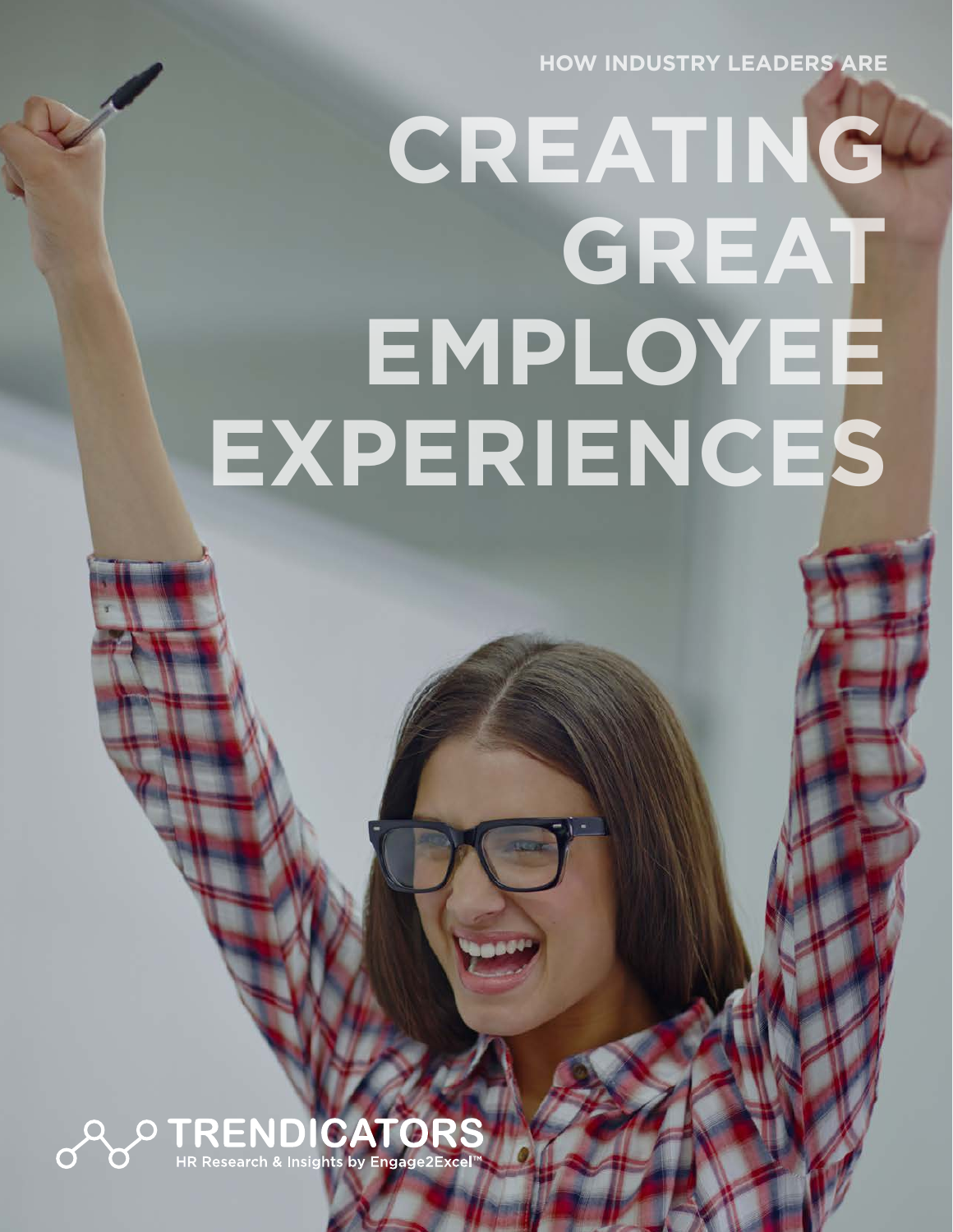#### **INTRODUCTION**

You are hearing a lot these days about the importance of "the employee experience." Some of the buzz is coming from service providers who offer new tools for generating feedback from employees, fitness and wellness programs and other self-service initiatives.

However, the employee experience is not just about a list of perks or programs. It's an approach to deliver a positive experience to all employees.

This report presents five examples of how HR practitioners are enabling more meaningful employee experiences, from pre-hire to retirement.

# **HOW FIVE COMPANIES ARE IMPROVING THE EMPLOYEE EXPERIENCE.**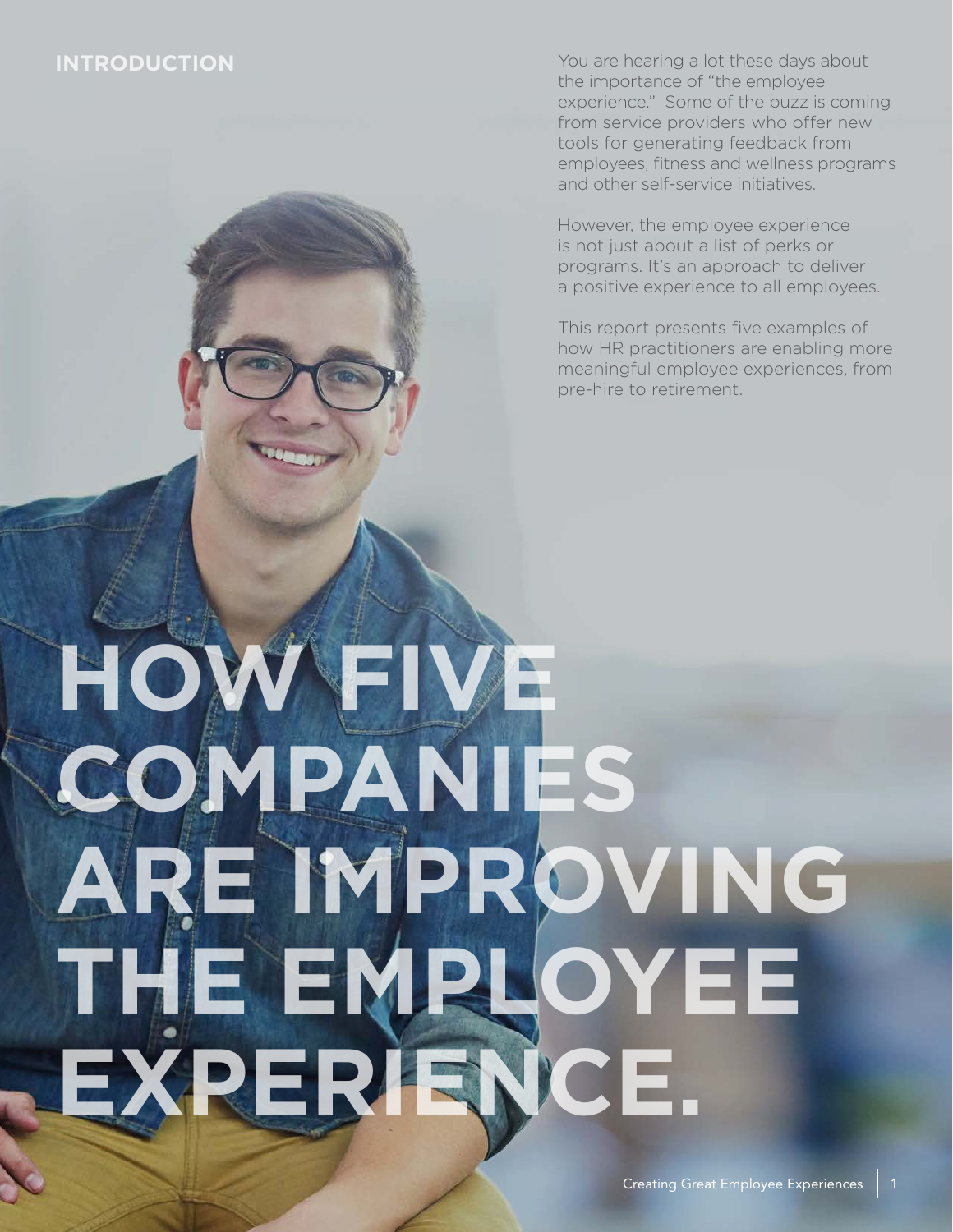#### **RECRUITING**

### Developing more engaging candidate experiences to attract top talent.

Creating great candidate experiences has never been more important. Your company's ability to engage job seekers will significantly influence its success in the war for talent. The overall recruiting experience is particularly important to millennials, who comprise 72% of today's active job seekers. According to our 2017 Engage2Excel Trendicators survey, 81% of millennials believe that receiving recognition or praise during the recruiting process is very important or important.

In the energy sector, where retiring baby boomers outnumber new hires by two-to-one, effective strategies for recruiting and retaining millennials is mission critical. When Clean Energy, a pioneer in natural gas for transportation, needed to ramp up its recruiting efforts, they partnered with Decision Toolbox, Engage2Excel's talent acquisition division.

Decision Toolbox understands that creating great hiring experiences requires four things:

- Discerning and enunciating what is truly unique about your company culture and employer value proposition
- Discovering what active and passive candidates really want
- Displaying truthfulness and candor throughout the recruitment process, from initial job description to the final offer letter
- Demonstrating respect and delivering recognition to all candidates, regardless of their level of qualification.

By putting these principles into practice, Clean Energy has been able to increase its candidate-to-hire ratio by 18%, while reducing its cost per hire by nearly 40%.



Clean Energy is the leading provider of natural gas

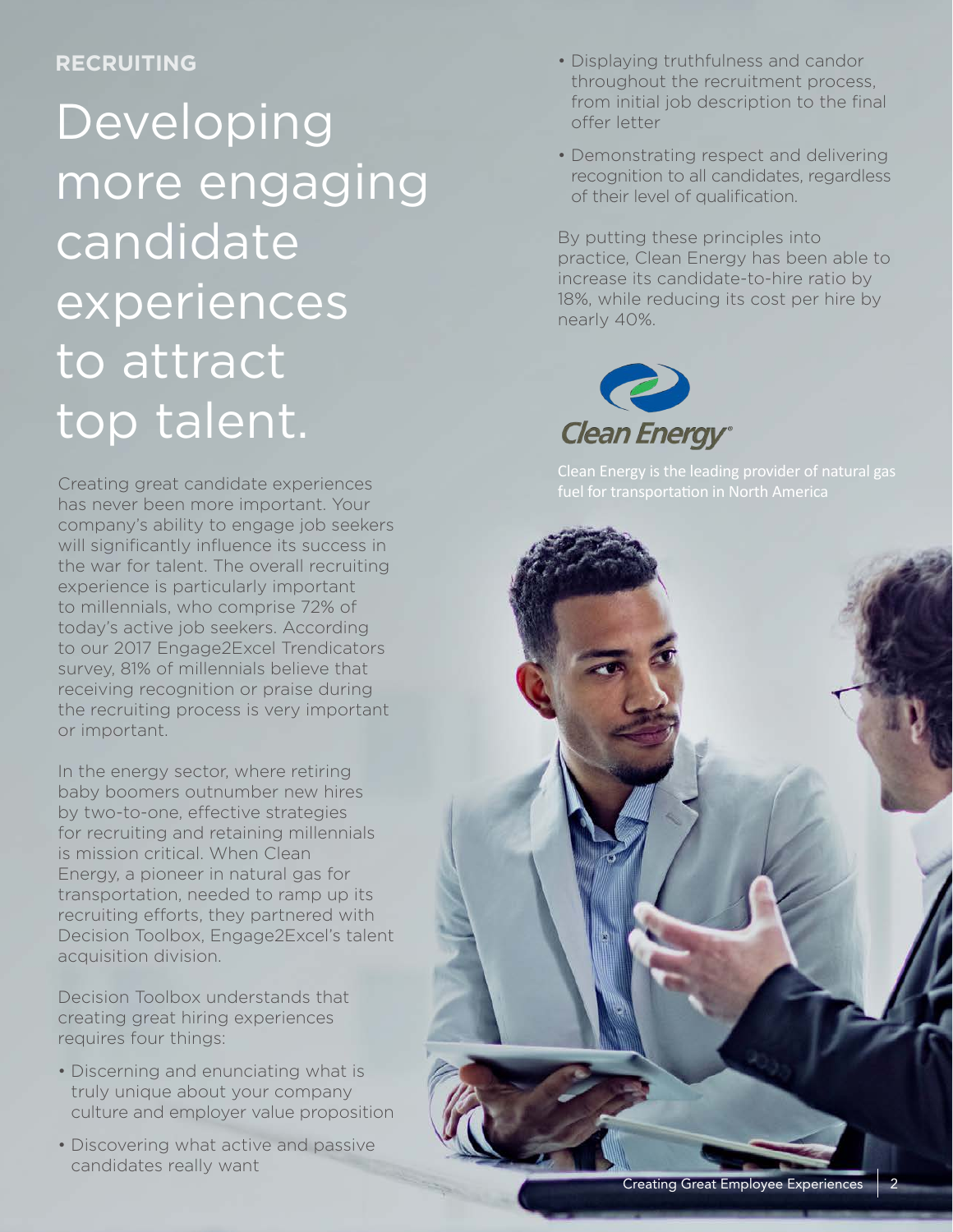#### **ONBOARDING**

### Building emotional connections before day one.

In this competitive job market where candidates are still considering other offers even after offer acceptance, companies must face the challenges of engaging talent before day one. According to our 2017 Engage2Excel Trendicators survey, nearly six out of 10 job seekers would consider another offer if they didn't receive communication from their new employer between offer acceptance and day one on the job.

Par Pacific, a leading oil and gas exploration and production company, recognizes the negative business impact when candidates decline offers. They partner with Engage2Excel to make recognition and appreciation an essential component of their pre-boarding phase.

Par Pacific's goal is to strengthen that emotional connection to the organization before the new hire starts. To do that, each new Par Pacific employee receives a branded welcome box designed to spark that connection. Delivered to each new hire's home before day one, the boxes contain a reusable tumbler and lunch bag with the Par Pacific logo, along with a welcome card. As best-in-class companies are now understanding that an effective recognition and rewards strategy needs to start before day one while spanning the entire lifecycle, Par Pacific is ahead of the curve.



Par Pacific, headquartered in Houston, Texas, owns, manages and maintains interests in energy and infrastructure businesses.

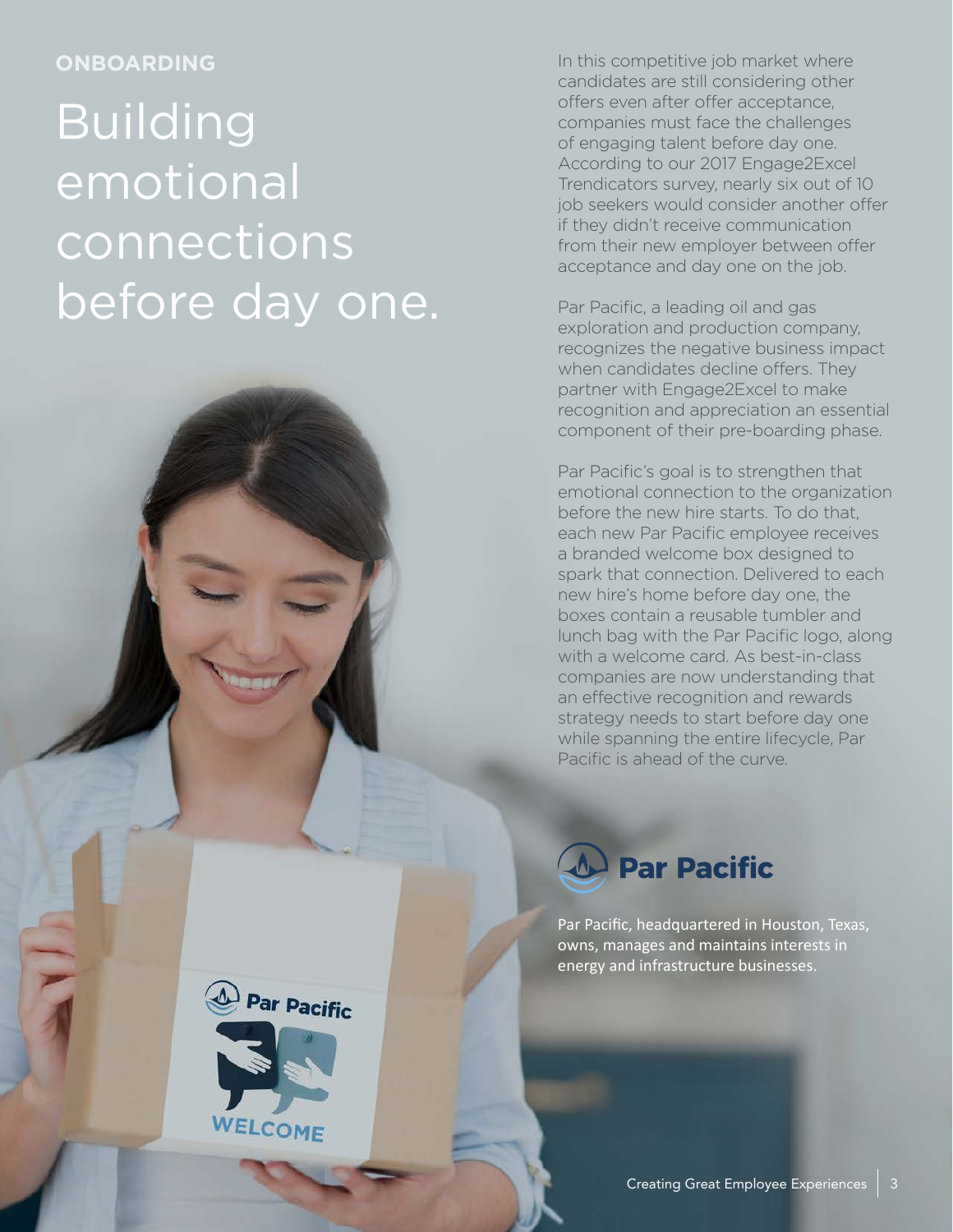### **EMPLOYEE RECOGNITION**

## Recognizing excellence in healthcare.

According to research by Dr. Jack Wiley, Engage2Excel's Chief Scientific Officer, the thing employees want most from their employer, after equitable compensation, is recognition.

In healthcare, amidst widespread talent shortages, recognition is playing a critical role at Carolinas Healthcare System. As the leading non-profit healthcare provider in North and South Carolina, they successfully use the following recognition programs to improve quality of care and patient satisfaction:

- **Values in Action:** A program for nominating peers for outstanding efforts
- **Infectious Disease Prevention:** A teambased program that rewards nursing units for achieving goals
- **WOW Program:** Enables patients and visitors to recognize staff that demonstrate the core values of Caring, Commitment, Integrity and Teamwork

When CHS launched its eCard recognition program in June 2016, leadership challenged every teammate to "send five eCards by the end of the week." The response has been overwhelming. To date, more than 220,000 eCards have been sent.



#### Carolinas HealthCare System

Carolinas HealthCare System is one of the leading healthcare organizations in the Southeast and one of the most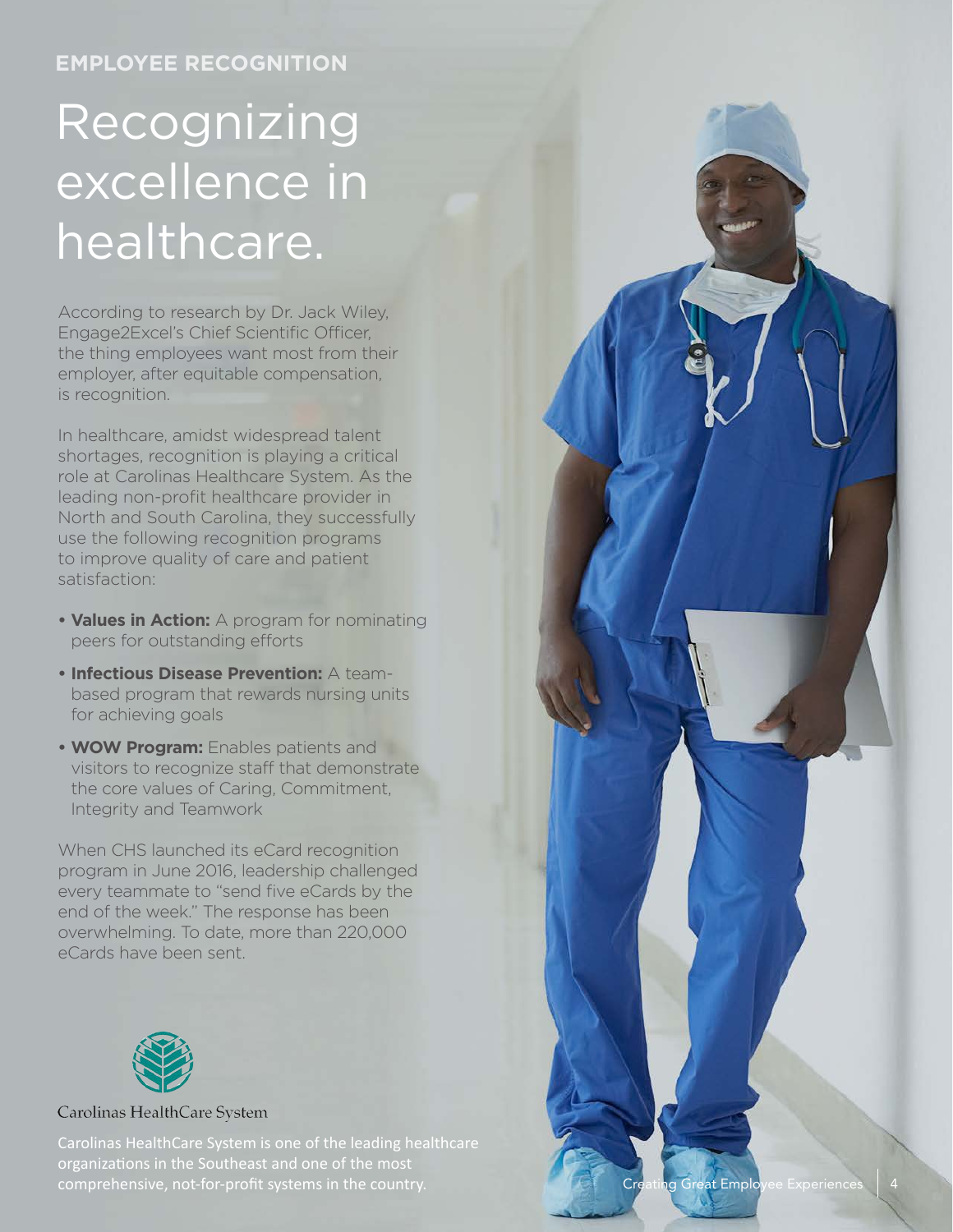Employee engagement surveys provide more than an opportunity to measure engagement. They enable associates to express their opinions and facilitate improvements in two-way communications across the organization.

Last year, Sally Beauty Holdings, a leading hair and beauty specialist retailer and distributor, partnered with Engage2Excel in administering the RESPECT Engagement Survey to associates across the company's U.S. operations. The survey explored the seven dimensions of engagement, summarized by the acronym RESPECT: Recognition, Exciting Work, Security, Pay, Education & Career Growth, Conditions and Truth.

The survey revealed that the majority of Sally Beauty Holdings associates like their work, feel that they are a part of a team of highly supportive coworkers and are proud of the organization. The survey also identified key opportunities for improvement. Managers now report their progress in addressing these opportunities on a quarterly basis.

### **ENGAGAMENT SURVEYS** Providing associates with a trusted environment for expressing their opinions.

"The survey has helped create a new level of transparency and meaningful dialogue that is helping us transform into a talent-driven enterprise."

Liz Barracliffe VP Talent, Sally Beauty Holdings

### **SALLYBEA**

Sally Beauty Holdings, Inc. is a global distributor and specialty retailer offering professional beauty products to both retail consumers and salon professionals.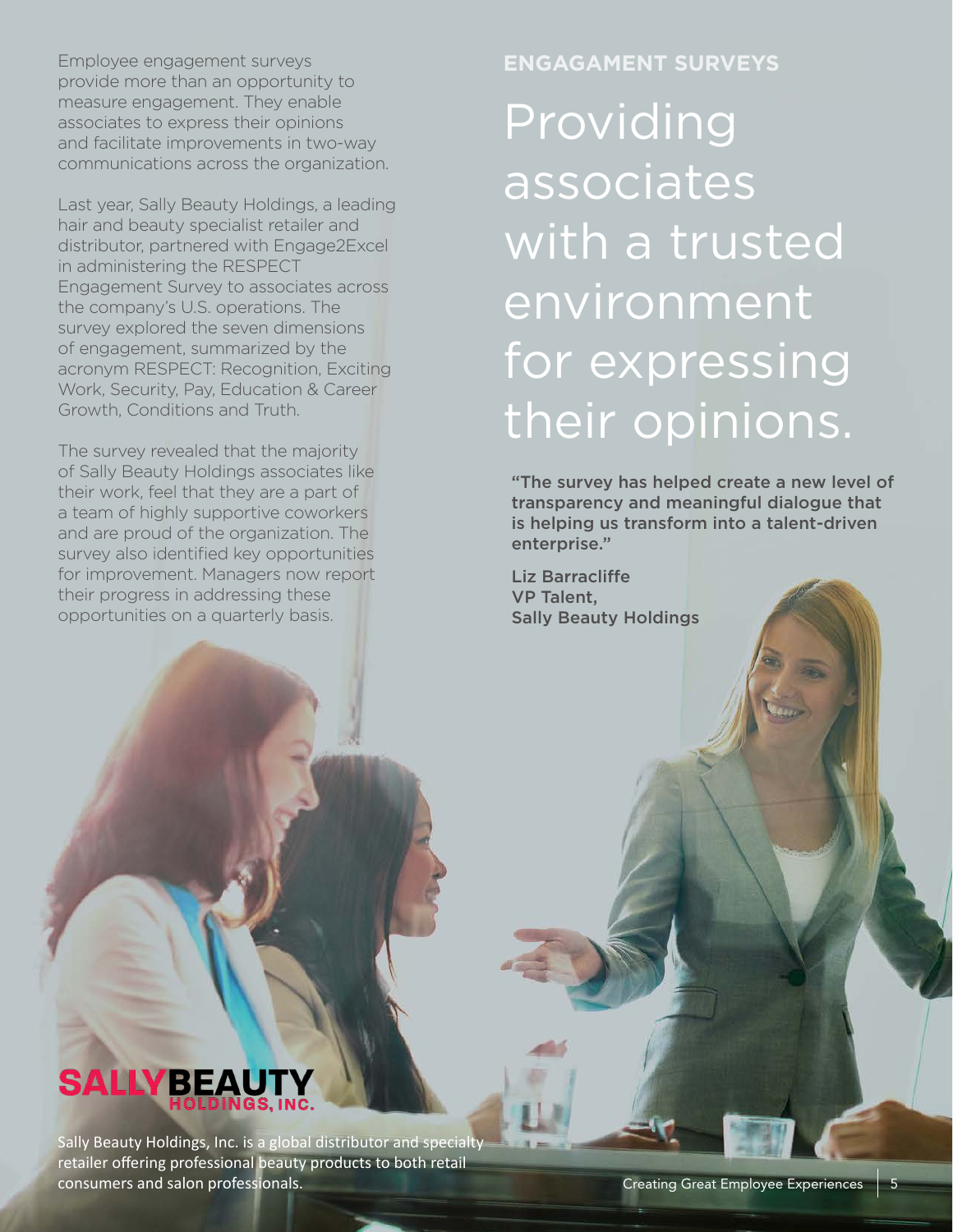#### **POST-EMPLOYMENT**

### **Creating** meaningful experiences for retirees.

As a significant portion of the workforce approaches retirement, many organizations are scrambling to avoid a mass exodus of knowledge and skill. Furthermore, many don't have the formal programs in place to engage their retirees.

UPS understands that retirees are a valuable asset to the organization's continued success, and for that reason, they are treated as alumni. Similar to colleges and universities, UPS maintains an extensive database of their alumni and can easily reach out to them for part-time employment opportunities, talent referrals, mentorship programs and much more. Knowing that recognition and appreciation represent an essential component of an alumni strategy, UPS launched a formal alumni initiative with Engage2Excel. The program enables alumni and active employees to exchange eCards to express appreciation, recognize success and celebrate milestones.

"The number of alumni engaged has quadrupled since we launched the alumni initiative,"

Robert Witcher, Global Director Alumni Retiree Engagement, UPS



UPS (NYSE: UPS) is a global leader in logistics, offering a broad range of solutions including transporting packages and freight; facilitating international trade, and deploying advanced technology to more efficiently manage the world of business.